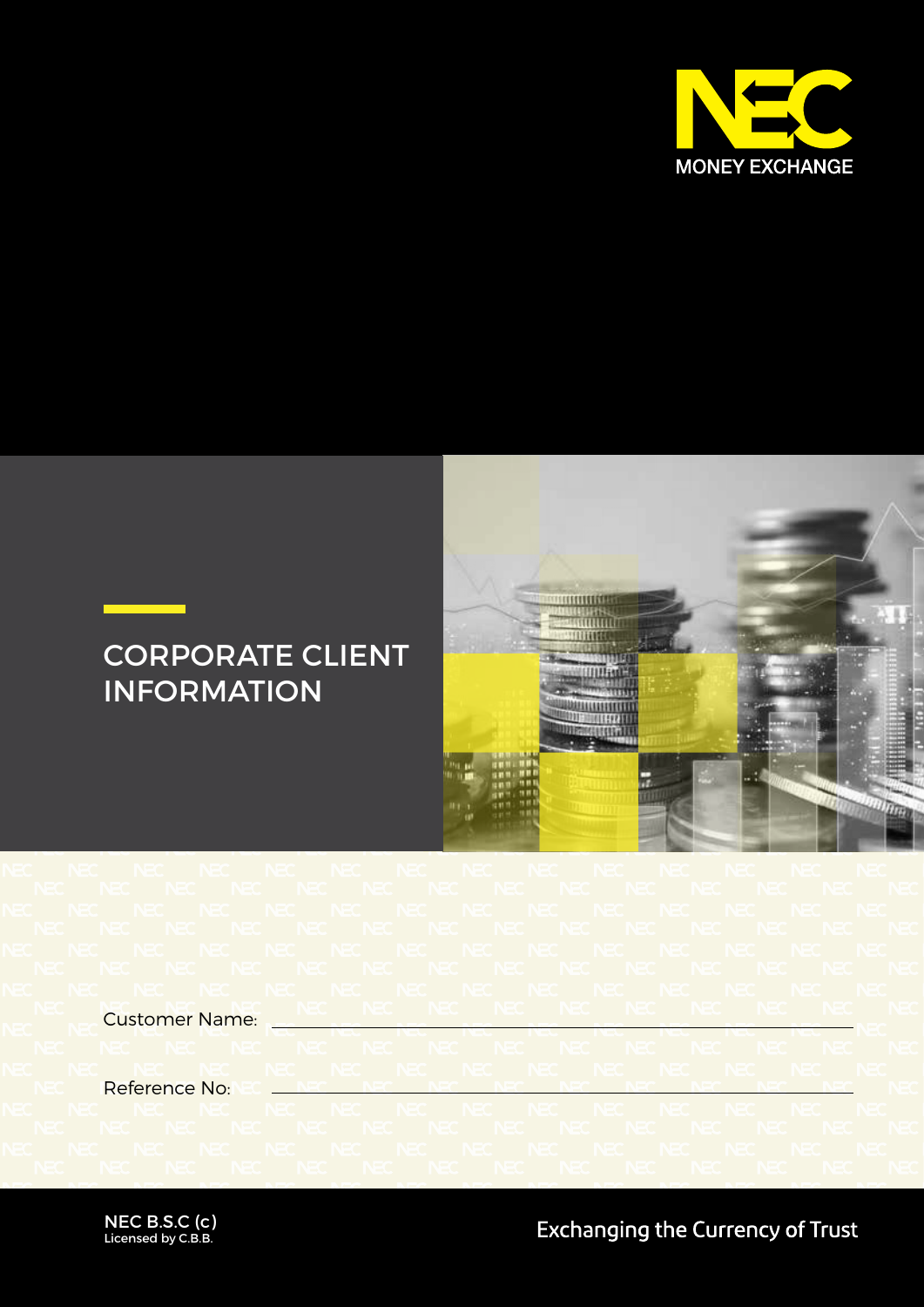## **1. CORPORATE CUSTOMER REGISTRATION FORM**

| <b>1.1 CORPORATE CUSTOMER'S DETAILS</b> |                                                                                                                           |                                                                                 |                        |
|-----------------------------------------|---------------------------------------------------------------------------------------------------------------------------|---------------------------------------------------------------------------------|------------------------|
| Nature of entity:                       | <b>WLL Company</b>                                                                                                        | <b>Limited Liability</b><br><b>Partnership Firm</b>                             | Sole Proprietorship    |
| <b>Entity Name:</b>                     |                                                                                                                           |                                                                                 |                        |
| <b>Nature of Business:</b>              |                                                                                                                           |                                                                                 |                        |
|                                         |                                                                                                                           |                                                                                 |                        |
| <b>REGISTERED ADDRESS:</b>              |                                                                                                                           |                                                                                 |                        |
| P.O. Box                                |                                                                                                                           | Road No.                                                                        |                        |
| Shop/Bldg. No.                          |                                                                                                                           | <b>Block No.</b>                                                                |                        |
| <b>Office Telephone</b>                 |                                                                                                                           | <b>Office Fax</b>                                                               |                        |
| <b>Cotact Person</b>                    |                                                                                                                           |                                                                                 |                        |
|                                         |                                                                                                                           |                                                                                 |                        |
|                                         | <b>1.2 COMMERCIAL REGISTRATION (CR) DETAILS</b>                                                                           |                                                                                 |                        |
| <b>CR No:</b>                           |                                                                                                                           | <b>CR Issue Date:</b>                                                           |                        |
| CR Issued at:                           |                                                                                                                           | <b>CR Expiry Date:</b>                                                          |                        |
| Date of Incorporation:                  |                                                                                                                           |                                                                                 |                        |
|                                         |                                                                                                                           |                                                                                 |                        |
| <b>1.3 BUSINESS TURNOVER(MONTHLY)</b>   |                                                                                                                           |                                                                                 |                        |
|                                         | Below BD 10000                                                                                                            | BD 10000 TO 20000                                                               |                        |
|                                         | BD 20000 TO 50000                                                                                                         | BD 50000 TO 100000                                                              | <b>ABOVE BD 100000</b> |
|                                         |                                                                                                                           |                                                                                 |                        |
|                                         | <b>1.4 NAMES OF DIRECTORS / PARTNERS / OWNERS</b>                                                                         |                                                                                 |                        |
| 1                                       | Name                                                                                                                      | ID No.                                                                          | Percentage             |
| 2                                       |                                                                                                                           |                                                                                 |                        |
| 3                                       |                                                                                                                           |                                                                                 |                        |
|                                         |                                                                                                                           |                                                                                 |                        |
|                                         | If the above individuals are not ultimate Beneficial owners(UBO).<br>If yes, please specify the name of UBO, ID document. |                                                                                 | Yes<br><b>No</b>       |
|                                         |                                                                                                                           |                                                                                 |                        |
| <b>1.5 DISCLOSURE</b>                   |                                                                                                                           |                                                                                 |                        |
|                                         | If yes, Please specify the position and function/sector                                                                   | Do any of the (owners/directors/partners)hold any official Government position? | Yes<br><b>No</b>       |
|                                         |                                                                                                                           |                                                                                 |                        |
| <b>1.6 LOCAL BANK ACCOUNT DETAILS</b>   |                                                                                                                           |                                                                                 |                        |

| <b>Bank Account No.</b> | <b>Bank Name</b> | <b>Branch</b> |  |
|-------------------------|------------------|---------------|--|
|                         |                  |               |  |
|                         |                  |               |  |
|                         |                  |               |  |

**1.7 NAME OF EXTERNAL AUDITOR (IF APPLICABLE)**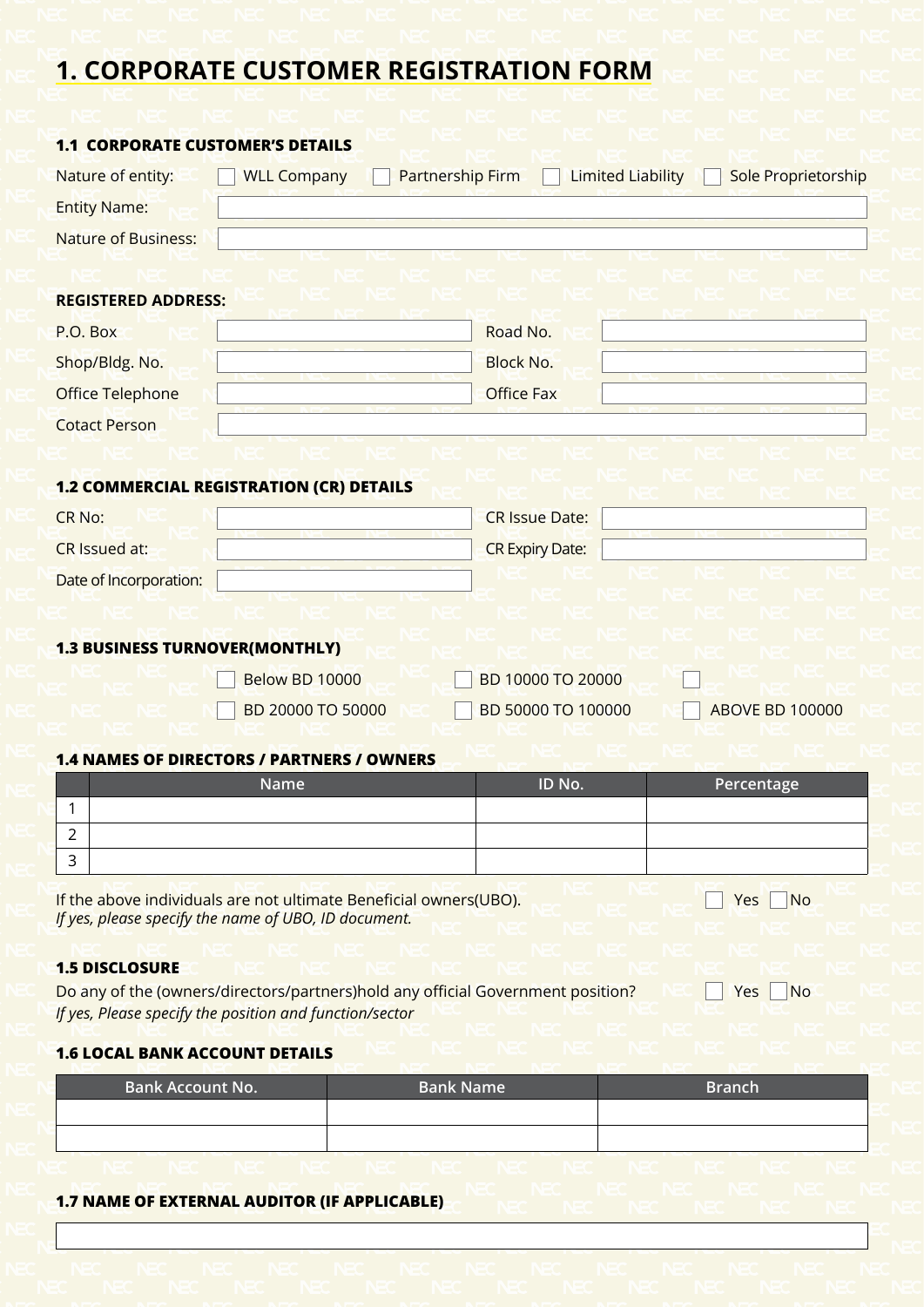## **1.8 AUTHORIZED SIGNATORIES**

If Authorized Signatories are same as Section 1.4

| Name | Designation | Signature | <b>CPR</b> | <b>MOBILE</b> |
|------|-------------|-----------|------------|---------------|
|      |             |           |            |               |
|      |             |           |            |               |
|      |             |           |            |               |
|      |             |           |            |               |
|      |             |           |            |               |

Company Seal

## **2. LETTER OF REPRESENTATION**

To a red in the media in the reduction of the needate

**The manager**

NEC BSC (C)

Branch:

Dear sir,

Undertaking for Business Transactions / Remittances

**2.1** We hereby authorize the following persons to send / receive/exchange money on behalf of our company, and to sign the necessary transaction vouchers. His/ her original identity documents will be produced by him/her at the time of transaction.

| Name of the Employee | <b>ID Details of the Employee</b> | <b>Specimen Signature</b> | <b>Mobile</b> |
|----------------------|-----------------------------------|---------------------------|---------------|
|                      |                                   |                           |               |
|                      |                                   |                           |               |
|                      |                                   |                           |               |
|                      |                                   |                           |               |

Authorized Signatory Name **Designation Date** Company Seal